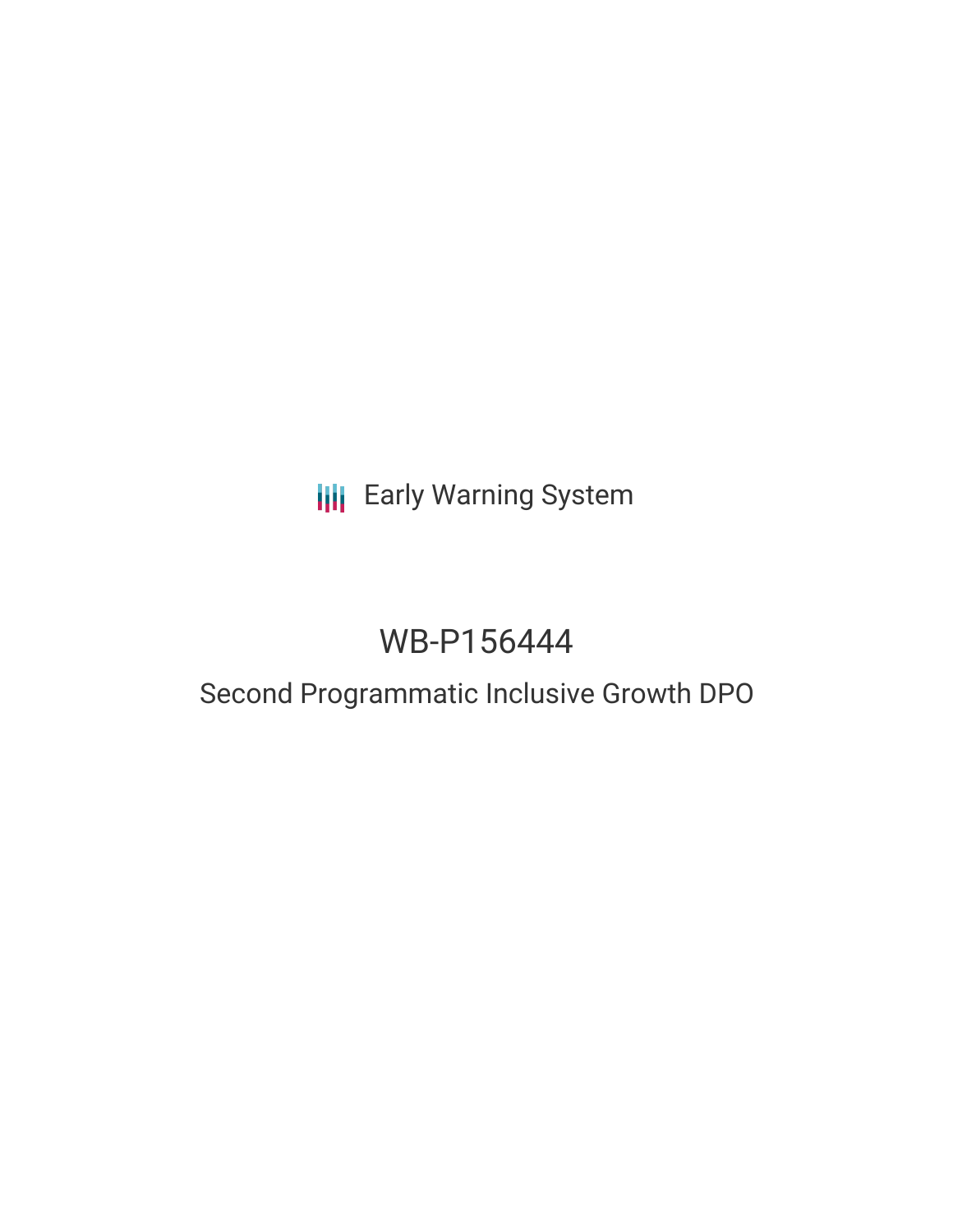

### **Quick Facts**

| <b>Countries</b>               | Georgia                                                         |
|--------------------------------|-----------------------------------------------------------------|
| <b>Financial Institutions</b>  | World Bank (WB)                                                 |
| <b>Status</b>                  | Active                                                          |
| <b>Bank Risk Rating</b>        | U                                                               |
| <b>Voting Date</b>             | 2017-04-28                                                      |
| <b>Borrower</b>                | Ministry of Finance - Georgia                                   |
| <b>Sectors</b>                 | Education and Health, Law and Government, Technical Cooperation |
| <b>Investment Type(s)</b>      | Loan                                                            |
| <b>Investment Amount (USD)</b> | \$50.00 million                                                 |
| <b>Project Cost (USD)</b>      | $$50.00$ million                                                |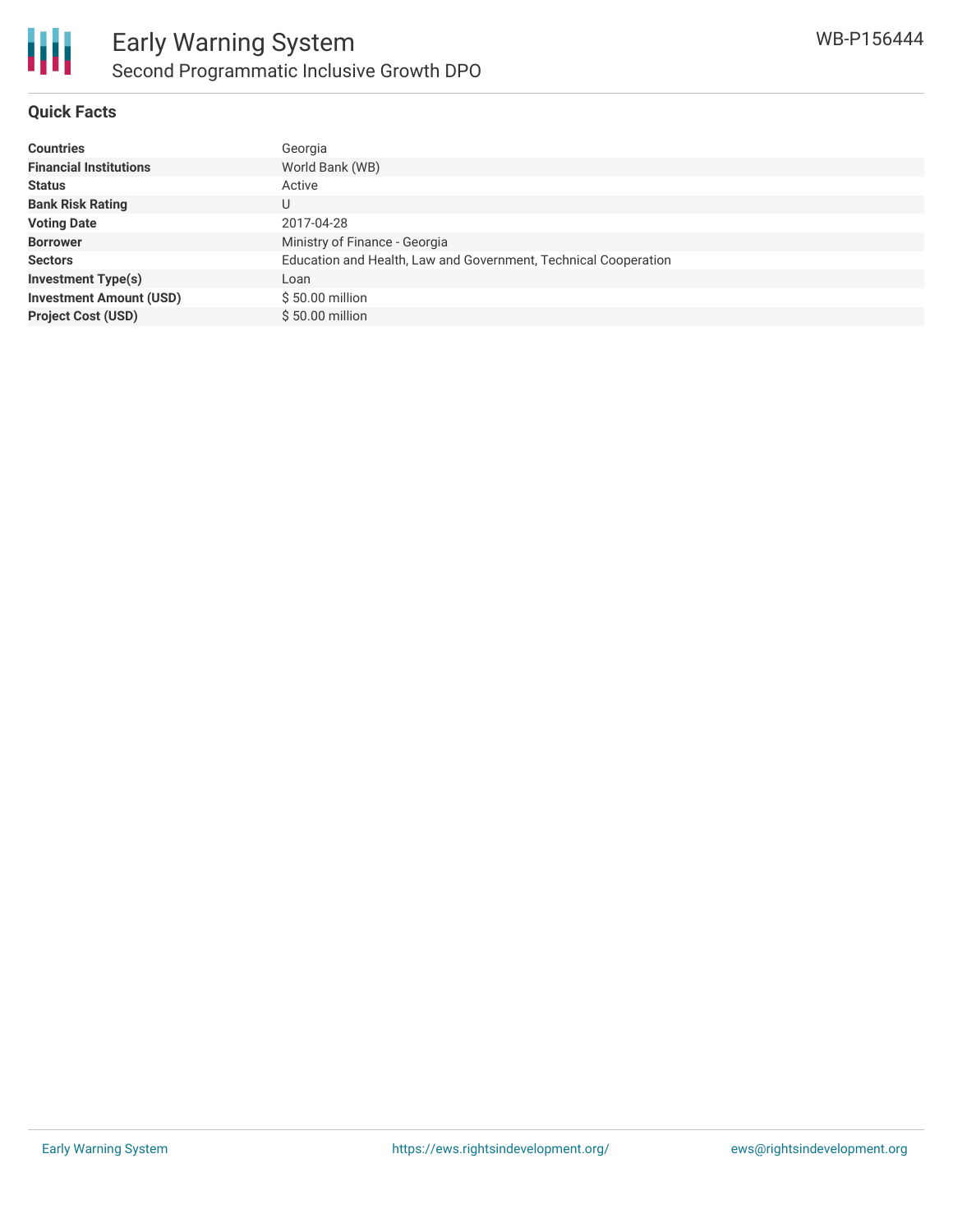

### **Project Description**

This project funds improvements to various areas of the Georgian government. Specifically, it will strengthen fiscal oversight of public institutions, improve budgeting and the framework for civil service reform, and improve coverage and quality of social services and strengthen monitoring of outcomes.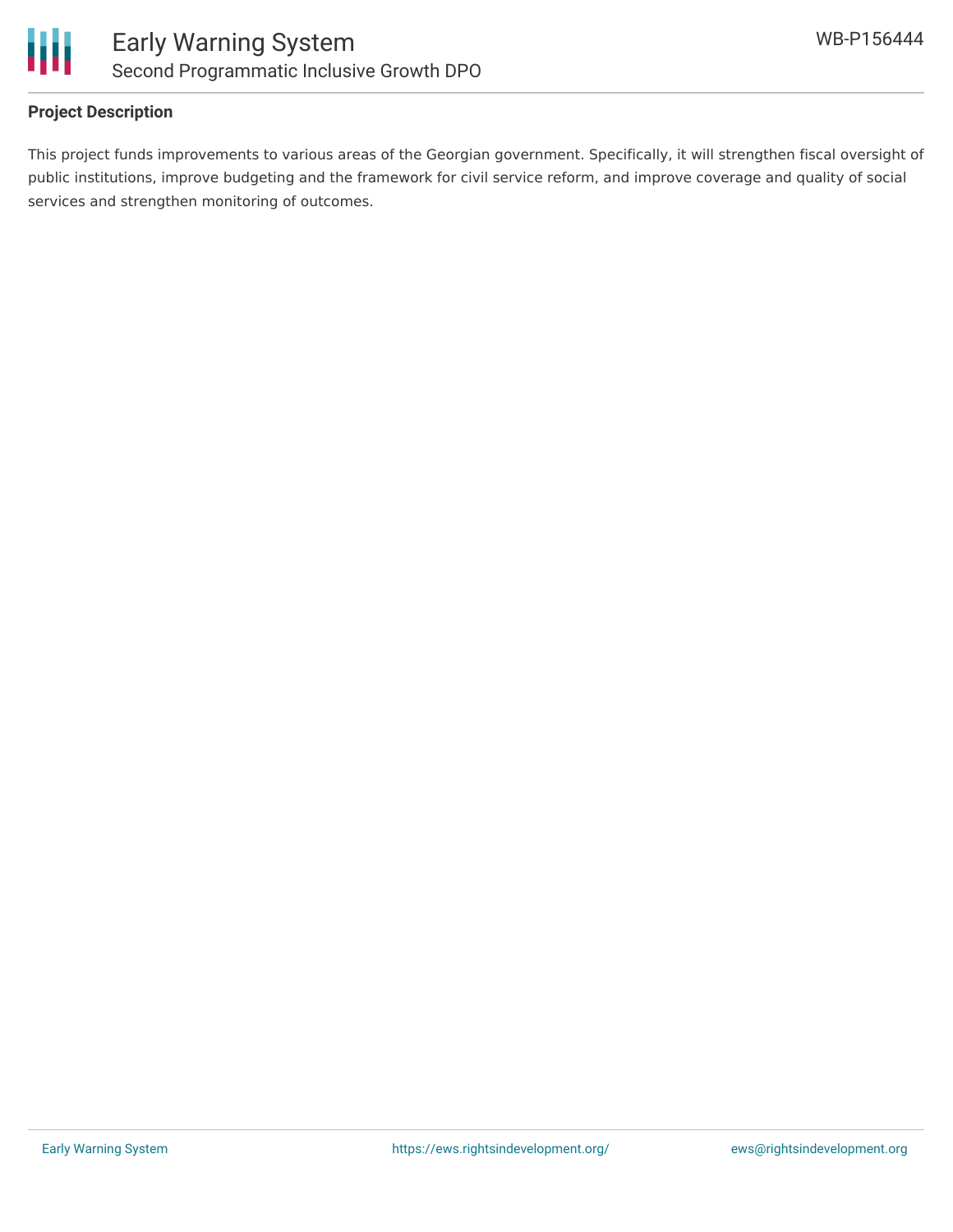

## **Investment Description**

World Bank (WB)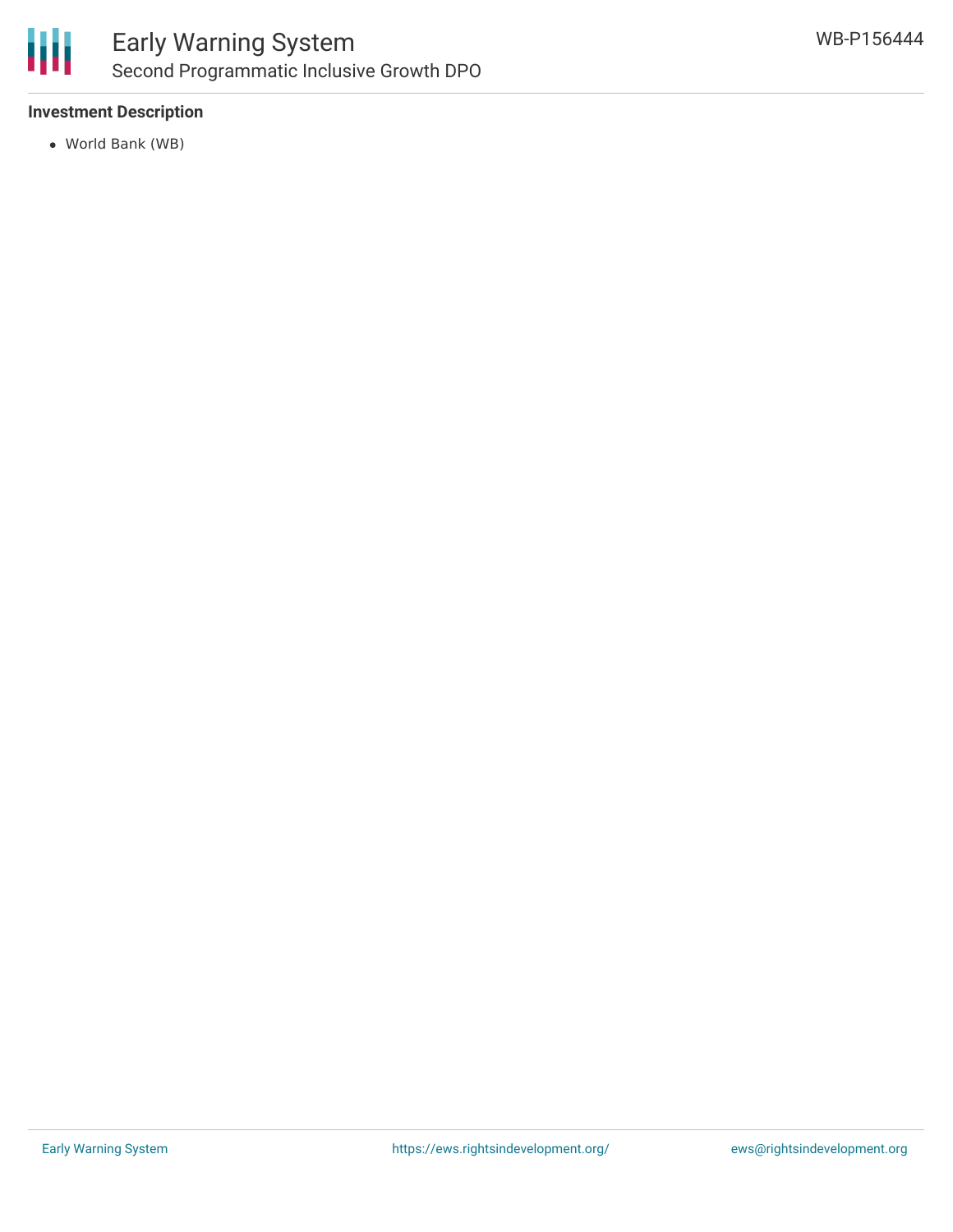

### **Contact Information**

World Bank Contact: Mona Prasad Title: Sr Country Economist Tel: (202) 458-8757 Fax: (202) 522-2753 Email: mprasad@worldbank.org

#### Borrower

Contact: Mr. David Lezhava Title: Dy Minister of Finance Tel: (995 32) 2261455 Email: d.lezhava@mof.ge

#### ACCOUNTABILITY MECHANISM OF WORLD BANK

The World Bank Inspection Panel is the independent complaint mechanism and fact-finding body for people who believe they are likely to be, or have been, adversely affected by a World Bank-financed project. If you submit a complaint to the Inspection Panel, they may investigate to assess whether the World Bank is following its own policies and procedures for preventing harm to people or the environment. You can contact the Inspection Panel or submit a complaint by emailing ipanel@worldbank.org. You can learn more about the Inspection Panel and how to file a complaint at: http://ewebapps.worldbank.org/apps/ip/Pages/Home.aspx.